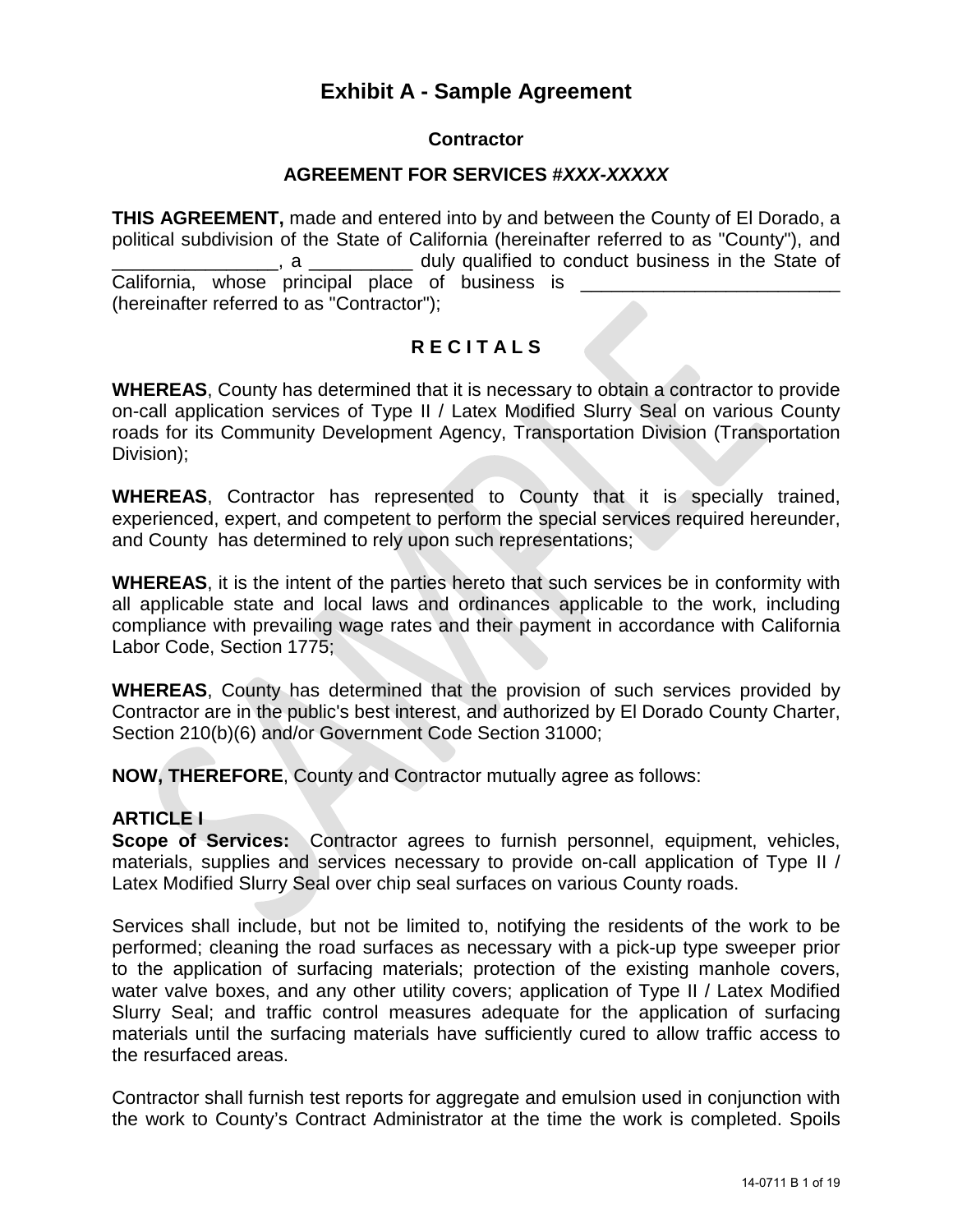shall be properly disposed of off-site at no additional cost to County. All materials and application methods shall be in conformance with the May 2010 Caltrans Standard Specifications, including any amendments thereto.

A pre-construction conference between County's Contract Administrator and Contractor will be scheduled by County's Contract Administrator prior to the issuance of the separate written Work Orders for each work assignment. The conferences will be coordinated by County's Contract Administrator and will be held at the individual work sites where the work will be performed. The purpose of the pre-construction conferences is to discuss important aspects of the work and all essential matters pertaining to the prosecution and the satisfactory completion of the work, including, but not limited to, traffic control measures and the method and timing of notice to the residents of the work to be performed in the work site areas.

Following each pre-construction conference, County's Contract Administrator will issue a separate written Work Order to Contractor identifying the site where the work is to be performed, the method and timing of notification of the work to residents on County roads and any side streets and in accordance with Exhibit B, "Notification", a specific date by which the work shall be completed, a not-to-exceed cost based on the number of square feet at that specific work site and in accordance with Exhibit A, "Rate Schedule," incorporated herein and made by reference a part hereof, and any required deliverables including reports or other documents to be supplied by Contractor in connection with the work assignment. Contractor shall not commence work until receiving the written Work Order.

No payment will be made for any work performed prior to approval and full execution of the Work Order and no payment will be made for amounts in excess of the not-toexceed amount of the Work Order.

Contractor shall provide County's Contract Administrator with the names and titles of Contractor's representatives that are authorized to bind Contractor by signing Work Orders and Work Order Amendments on Contractor's behalf. Contractor's notification of individuals authorized to execute Work Orders and Work Order Amendments on Contractor's behalf shall be communicated to County in accordance with the provisions of ARTICLE XXIII, Notice to Parties, of this Agreement.

The period of performance for Work Orders shall be in accordance with dates specified in each Work Order. No payment will be made for any work performed before or after the period of performance in the Work Order, unless County's Contract Administrator and Contractor amend the Work Order. No Work Order will be written which exceeds the cumulative total of the not-to-exceed dollar amount of this Agreement.

#### **ARTICLE II**

**Term:** This Agreement shall become effective when fully executed by both parties hereto and shall expire three (3) years from the date of execution thereof.

#### **ARTICLE III**

**Compensation for Services:** For services provided herein, including the test reports required in ARTICLE I, Scope of Services, herein and including any other deliverables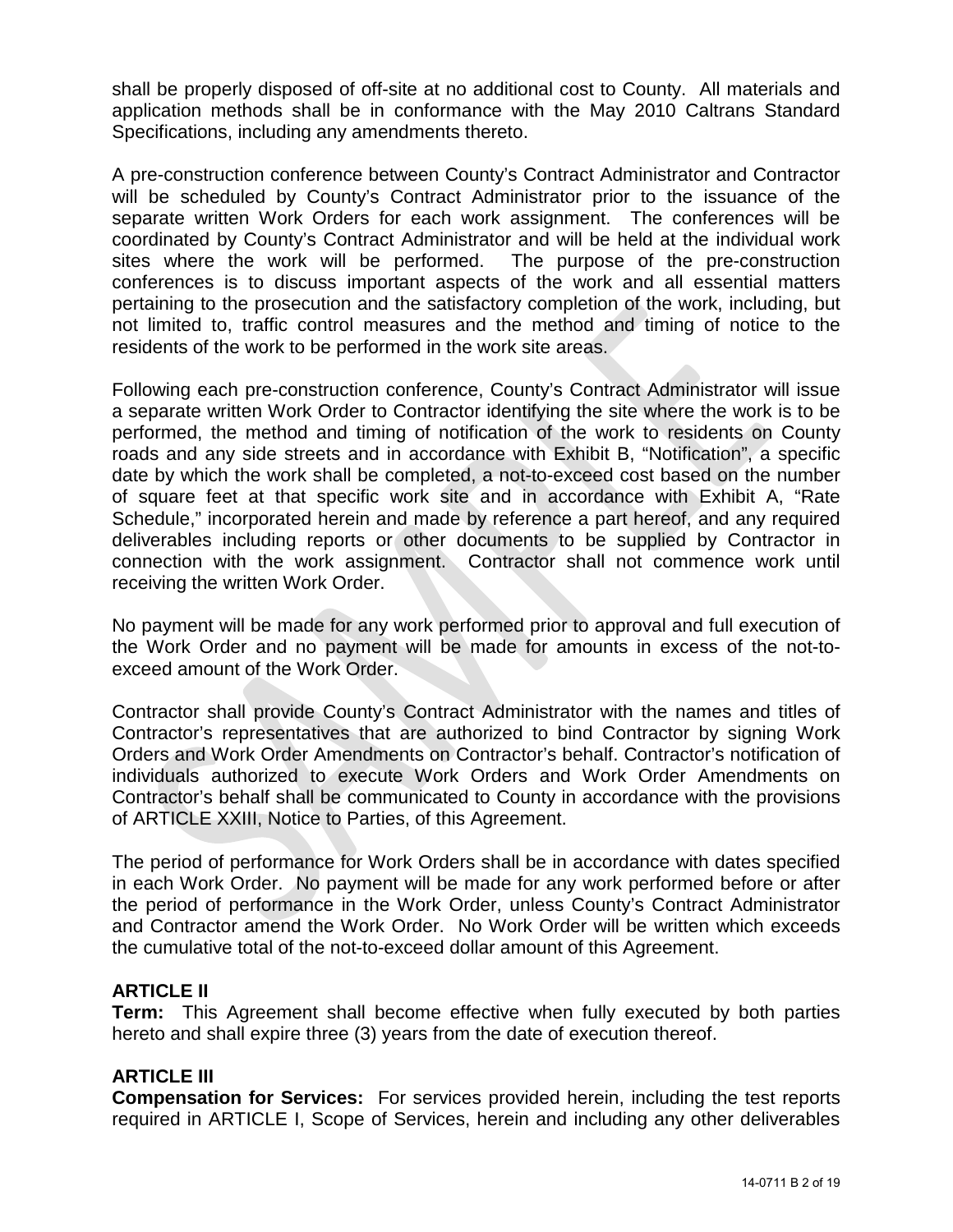or reports that may be required by the individual Work Orders issued pursuant to this Agreement, County agrees to pay Contractor upon the satisfactory completion and acceptance of each work assignment monthly in arrears. Payment shall be made within thirty (30) days following County receipt and approval of itemized invoices detailing the services rendered.

For the purposes hereof, the billing rates shall be in accordance with Exhibit A, herein. Upon written approval from County's Contract Administrator, the rates in Exhibit A, herein, may be adjusted once annually by May  $1<sup>st</sup>$  of each year. The rate adjustment shall be in accordance with the 2010 (or most current) Caltrans Standard Specifications, Section 9-1.07B, and the California Statewide Crude Oil Price Index.

The total amount of this Agreement shall not exceed \$1,800,000, inclusive of all Work Orders, costs and expenses.

Itemized invoices shall follow the format specified by County and shall reference this Agreement number and the County-supplied Work Order number on their faces. Copies of documentation attached to invoices shall reflect Contractor's charges for the specific services billed on those invoices. Contractor shall bill County for only one (1) Work Order per invoice. Invoices shall be mailed to County at the following address:

> County of El Dorado Community Development Agency Transportation Division 2441 Headington Road Placerville, California 95667 Attn.: Don Spear, Deputy Director, Maintenance and Operations Unit

or to such other location as County directs.

In the event that Contractor fails to deliver, in the format specified, the deliverables required by this Agreement, County at its sole option may delay the monthly payment for the period of time of the delay, cease all payments until such time as the required deliverables are received, or proceed as set forth below in ARTICLE XXII, Default, Termination, and Cancellation, herein.

#### **ARTICLE IV**

**Taxes:** Contractor certifies that as of today's date, it is not in default on any unsecured property taxes or other taxes or fees owed by Contractor to County. Contractor agrees that it shall not default on any obligations to County during the term of this Agreement.

#### **ARTICLE V**

**Performance Bond:** For any Work Order issued in excess of \$25,000, County's Contractor shall furnish a bond of a surety company authorized to do business in the State of California and acceptable to County, conditioned upon the faithful performance of all covenants and stipulations under this Agreement. The amount of this bond shall be one hundred percent (100%) of the total Work Order Price, and shall be executed upon the form provided by County.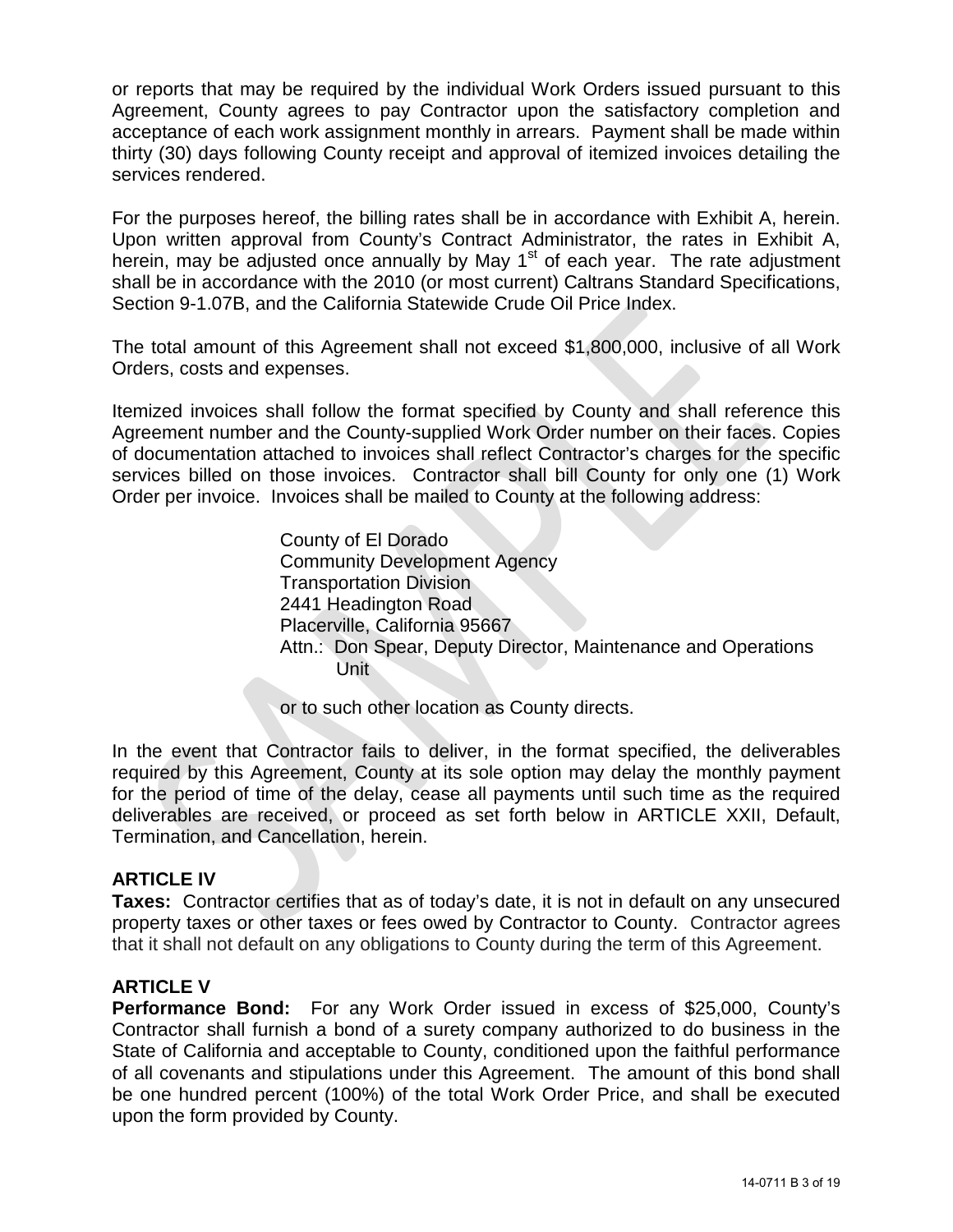#### **ARTICLE VI**

**Payment Bond:** For any Work Order issued in excess of \$25,000, County's Contractor shall furnish a bond of a surety company authorized to do business in the State of California and acceptable to County, conditioned upon the payment in full of all claims for labor and materials in accordance with the provisions of the law of the State of California. The amount of this bond shall be one hundred percent (100%) of the total Work Order Price, and shall be executed upon the form provided by County.

#### **ARTICLE VII**

**Notification of Surety Company:** The surety company shall familiarize itself with all of the conditions and provisions of this Agreement, and shall waive the right of special notification of any change or modifications of this Agreement or extension of time, or of decreased or increased work, or of the cancellation of the Agreement, or of any other act or acts by County or its authorized agents, under the terms of this Agreement; and failure to so notify the aforesaid surety company of changes shall in no way relieve the surety company of its obligation under this Agreement.

#### **ARTICLE VIII**

**Prevailing Wage:** County requires Contractor's services on public works project(s) involving local and/or state funds to which prevailing wage requirements may apply. As a consequence, Contractor shall comply with all applicable state and federal prevailing wage rates, statutes, rules and regulations then in effect. Contractor shall use the general prevailing wage rates determined by the Director of Industrial Relations for the county in which the work is to be done, which are available at the principal office of County's Community Development Agency. Changes, if any, to the general prevailing wage rates will be available at the same location.

Future effective general prevailing wage rates which have been predetermined and are on file with the California Department of Industrial Relations are referenced but not printed in the general prevailing wage rates.

Contractor shall comply with all applicable wage requirements, as set forth in Labor Code Sections 1770 et seq., 1773.2, 1775, 1776, 1810 and 1813. In accordance with the provisions of Labor Code Section 1810, eight (8) hours of labor shall constitute a legal day's work upon all work done hereunder, and Contractor and any subcontractor authorized under this Agreement shall also conform to and be bound by the provisions of Labor Code Sections 1810 through 1815.

#### **ARTICLE IX**

**Apprentices:** Attention is directed to Sections 1777.5, 1777.6 and 1777.7 of the California Labor Code and Title 8, California Code of Regulations Section 200 et seq. To ensure compliance and complete understanding of the law regarding apprentices, and specifically the required ratio thereunder, each Contractor or subcontractor should, where some question exists, contact the Division of Apprenticeship Standards, 455 Golden Gate Avenue, San Francisco, CA 94102, or one of its branch offices prior to commencement of work on this Agreement. Responsibility for compliance with this Article lies with Contractor.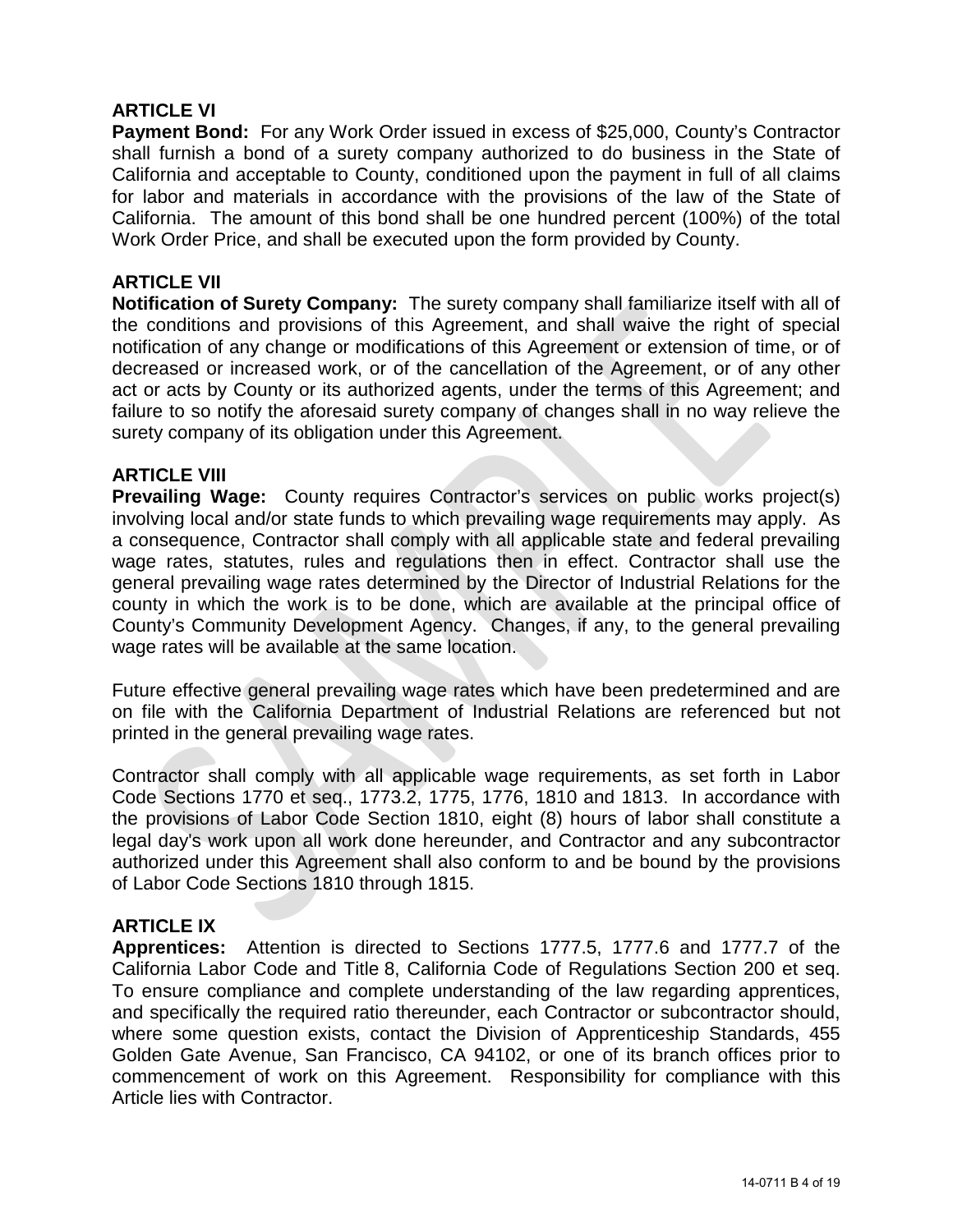It is County policy to encourage the employment and training of apprentices on public works contracts as may be permitted under local apprenticeship standards.

#### **ARTICLE X**

**Certified Payroll:** As required under the provisions of Labor Code Section 1776, Contractor and any subcontractors shall keep accurate payroll records as follows:

- 1. The payroll records shall show the name, address, social security number, work classification, straight time and overtime hours worked each day and week, and the actual per diem wages paid to each journeyman, apprentice, worker, or other employee employed by Contractor or subcontractors in connection with the services provided under this Agreement.
- 2. A certified copy of all payroll records enumerated above shall be available for inspection at all reasonable hours at the principal office of Contractor as follows:
	- a. Make available or furnish to the employee or his or her authorized representative on request.
	- b. Make available for inspection or furnished upon request to a representative of County, the State Division of Labor Standards Enforcement, and the Division of Apprenticeship Standards of the State Department of Industrial Relations.
	- c. Make available upon request by the public for inspection or copies thereof made; provided, however, that a request by the public shall be made through either County, the State Division of Labor Standards Enforcement, or the State Division of Apprenticeship Standards. The requesting party shall, prior to being provided the records, reimburse the costs of preparation by Contractor, subcontractor, and the entity through which the request was made. The public shall not be given access to the records at the principal office of Contractor.

## **ARTICLE XI**

**Records Examination and Audit Requirements:** Contractor and its subcontractors, if any are authorized hereunder, shall maintain all books, documents, papers, accounting records, and other evidence pertaining to the performance of the Agreement, including but not limited to, the costs of administering the various aspects of the Agreement. In accordance with Government Code Section 8546.7, all of the above-referenced parties shall make such materials available at their respective offices at all reasonable times during the Agreement period and for three (3) years from the date that final payment by County and all other pending matters are closed. Representatives of County, the California State Auditor, and any duly authorized representative of other government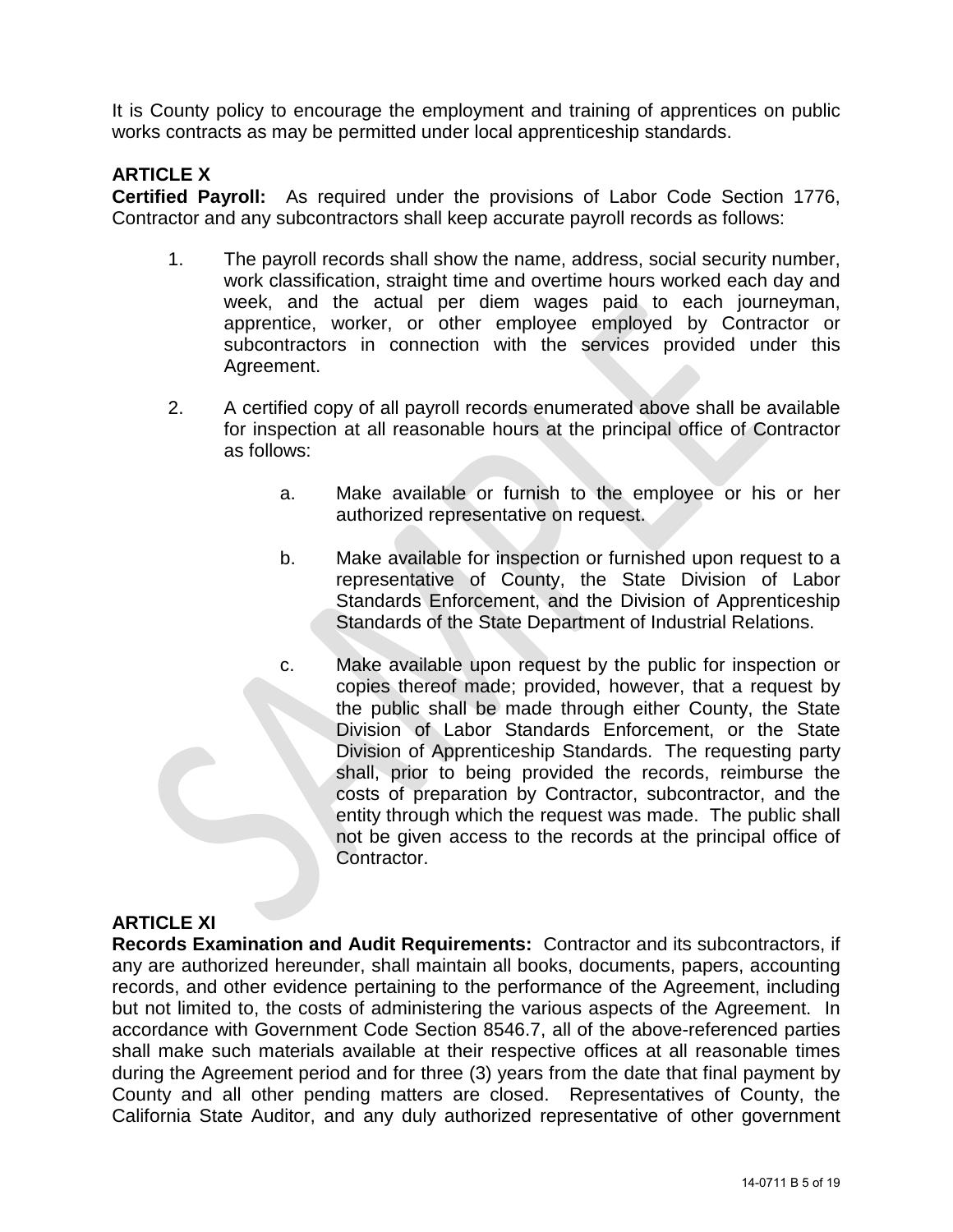agencies shall have access to any books, documents, papers and records that are pertinent to the Agreement for audit, examination, excerpts, and transactions and copies thereof shall be furnished upon request.

#### **ARTICLE XII**

**Payment of all Federal, State or City Taxes:** Any federal, state or city tax payable on the articles furnished by Contractor under this Agreement shall be included in rates quoted herein and shall be paid by Contractor.

#### **ARTICLE XIII**

**Compliance with all Applicable Laws:** Contractor shall conform to and abide by all federal, state and local building, labor, environmental and safety laws, ordinances, rules and regulations. All work and materials shall be in full accordance with the latest rules and regulations of the State Fire Marshal, safety orders of the Division of Industrial Safety, California Electrical Code, California Building Code, California Plumbing Code, and any and all other applicable laws and regulations. Nothing in this Agreement, including but not limited to, any directions, plans or specifications provided to Contractor, is to be construed to permit work not conforming to these codes.

#### **ARTICLE XIV**

**Reporting Accidents:** Contractor shall prepare and submit to County (within twentyfour [24] hours of such incidents) reports of accidents at the site and anywhere else work under this Agreement is in progress in which bodily injury is sustained or property loss in excess of five hundred dollars (\$500.00) occurs.

#### **ARTICLE XV**

**Workers' Compensation:** Contractor shall comply with Labor Code Sections 3700 et seq., requiring it to obtain Workers' Compensation Insurance, and sign a certificate of knowledge thereof.

#### **CERTIFICATE OF KNOWLEDGE** - **LABOR CODE SECTION 3700**

I am aware of the provisions of Section 3700 of the Labor Code which require every employer to be insured against liability for workers' compensation or to undertake self-insurance in accordance with the provisions of that Code, and I will comply with such provisions before commencing the performance of the work of this Agreement.

Signed: \_\_\_\_\_\_\_\_\_\_\_\_\_\_\_\_\_\_\_\_\_\_\_\_\_\_\_\_\_\_\_ Dated: \_\_\_\_\_\_\_\_\_\_\_\_\_\_\_

#### **ARTICLE XVI**

**Changes to Agreement:** This Agreement may be amended by mutual consent of the parties hereto. Said amendments shall become effective only when in writing and fully executed by duly authorized officers of the parties hereto.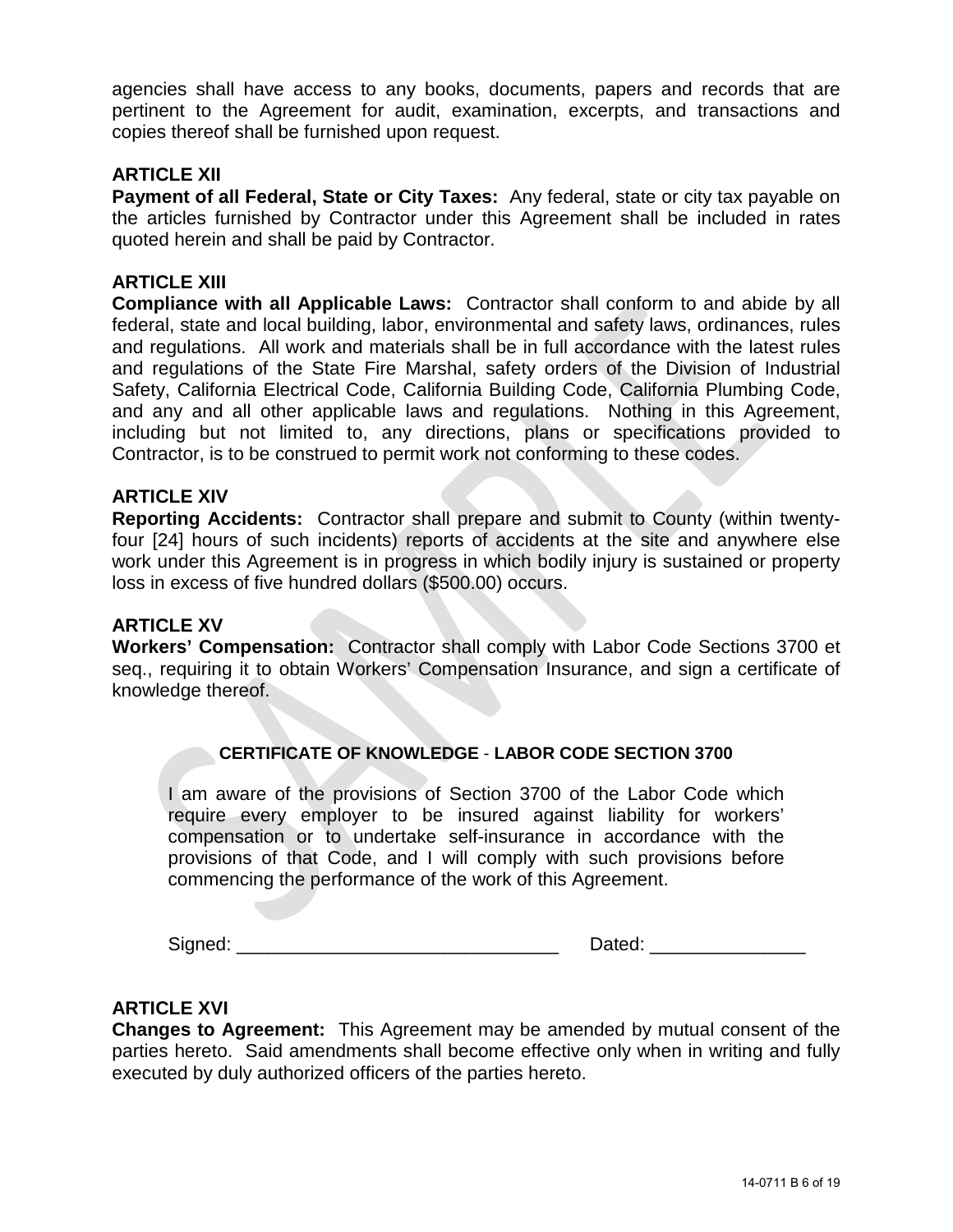#### **ARTICLE XVII**

**Contractor to County:** It is understood that the services provided under this Agreement shall be prepared in and with cooperation from County and its staff. It is further agreed that in all matters pertaining to this Agreement, Contractor shall act as Contractor only to County and shall not act as Contractor to any other individual or entity affected by this Agreement nor provide information in any manner to any party outside of this Agreement that would conflict with Contractor's responsibilities to County during the term hereof.

#### **ARTICLE XVIII**

**Confidentiality:** Contractor shall maintain the confidentiality and privileged nature of all records, including billing records, together with any knowledge therein acquired, in accordance with all applicable state and federal laws and regulations, as they may now exist or may hereafter be amended or changed. Contractor, and all Contractor's staff, employees, and representatives, shall not use or disclose, directly or indirectly at any time, any said confidential information, other than to County's Community Development Agency for the purpose of, and in the performance of, this Agreement. This confidentiality provision shall survive after the expiration or earlier termination of this Agreement.

#### **ARTICLE XIX**

**Assignment and Delegation:** Contractor is engaged by County for its unique qualifications and skills as well as those of its personnel. Contractor shall not subcontract, delegate or assign services to be provided, in whole or in part, to any other person or entity without prior written consent of County, nor without the consent of the Surety unless the Surety has waived its right to notice of assignment in writing.

#### **ARTICLE XX**

**Independent Contractor/Liability:** Contractor is, and shall be at all times, deemed independent and shall be wholly responsible for the manner in which it performs services required by the terms of this Agreement. Contractor exclusively assumes responsibility for acts of its employees, associates, and subcontractors, if any are authorized herein, as they relate to services to be provided under this Agreement during the course and scope of their employment.

Contractor shall be responsible for performing the work under this Agreement in a safe, professional, skillful, and workmanlike manner and shall be liable for its own negligence and negligent acts of its employees. County shall have no right of control over the manner in which work is to be done and shall, therefore, not be charged with responsibility of preventing risk to Contractor or its employees.

#### **ARTICLE XXI**

**Fiscal Considerations:** The parties to this Agreement recognize and acknowledge that County is a political subdivision of the State of California. As such, County is subject to the provisions of Article XVI, Section 18 of the California Constitution and other similar fiscal and procurement laws and regulations and may not expend funds for products, equipment, or services not budgeted in a given year. It is further understood that in the normal course of County business, County will adopt a proposed budget prior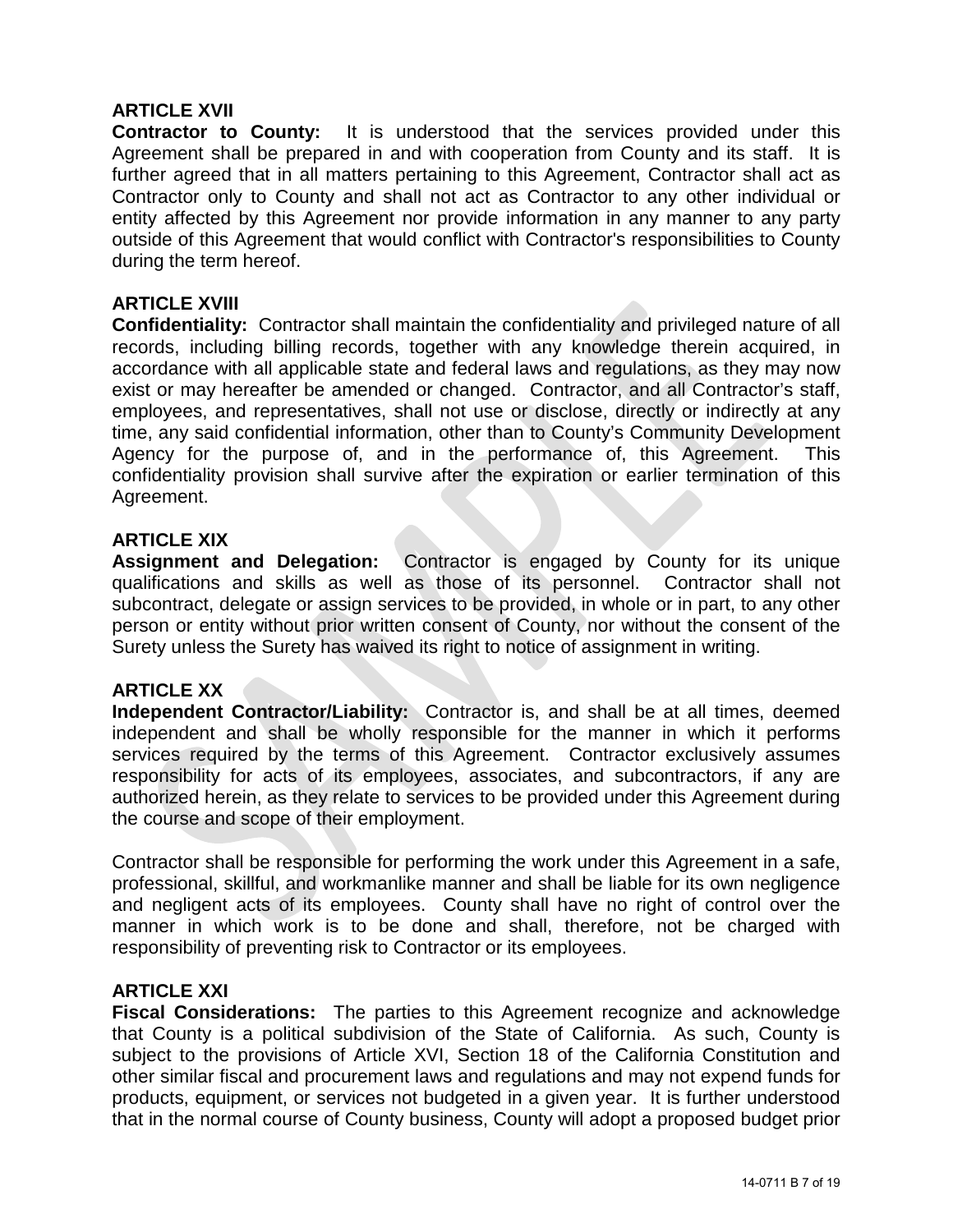to a given fiscal year, but that the final adoption of a budget does not occur until after the beginning of the fiscal year.

Notwithstanding any other provision of this Agreement to the contrary, County shall give notice of cancellation of this Agreement in the event of adoption of a proposed budget that does not provide for funds for the services, products or equipment subject herein. Such notice shall become effective upon the adoption of a final budget, which does not provide funding for this Agreement. Upon the effective date of such notice, this Agreement shall be automatically terminated and County released from any further liability hereunder.

In addition to the above, should the Board of Supervisors during the course of a given year for financial reasons reduce or order a reduction in the budget for any County department for which services were contracted to be performed, pursuant to this paragraph in the sole discretion of County, this Agreement, and any work order issued pursuant to this Agreement, may be deemed to be canceled in its entirety subject to payment for services performed prior to cancellation.

#### **ARTICLE XXII**

#### **Default, Termination, and Cancellation:**

A. Default: Upon the occurrence of any default of the provisions of this Agreement, a party shall give written notice of said default to the party in default (notice). If the party in default does not cure the default within ten (10) days of the date of notice (Time to Cure), then such party shall be in default. The Time to Cure may be extended at the discretion of the party giving notice. Any extension of Time to Cure must be in writing, prepared by the party in default for signature by the party giving notice, and must specify the reason(s) for the extension and the date in which the extension of Time to Cure expires.

Notice given under this section shall specify the alleged default and the applicable Agreement provision and shall demand that the party in default perform the provisions of this Agreement within the applicable period of time. No such notice shall be deemed a termination of this Agreement unless the party giving notice so elects in this notice, or the party giving notice so elects in a subsequent written notice after the Time to Cure has expired.

- B. Bankruptcy: This Agreement, at the option of County, shall be terminable in the case of bankruptcy, voluntary or involuntary, or insolvency of Contractor.
- C. Ceasing Performance: County may terminate this Agreement in the event Contractor ceases to operate as a business, or otherwise becomes unable to substantially perform any term or condition of this Agreement.
- D. Termination or Cancellation without Cause: County may terminate this Agreement or any Work Order issued pursuant to this Agreement in whole or in part upon seven (7) calendar days' written notice by County for any reason. If such prior termination is effected, County will pay for satisfactory services rendered prior to the effective dates, as set forth in the Notice of Termination provided to Contractor, and for such other services which County may agree to in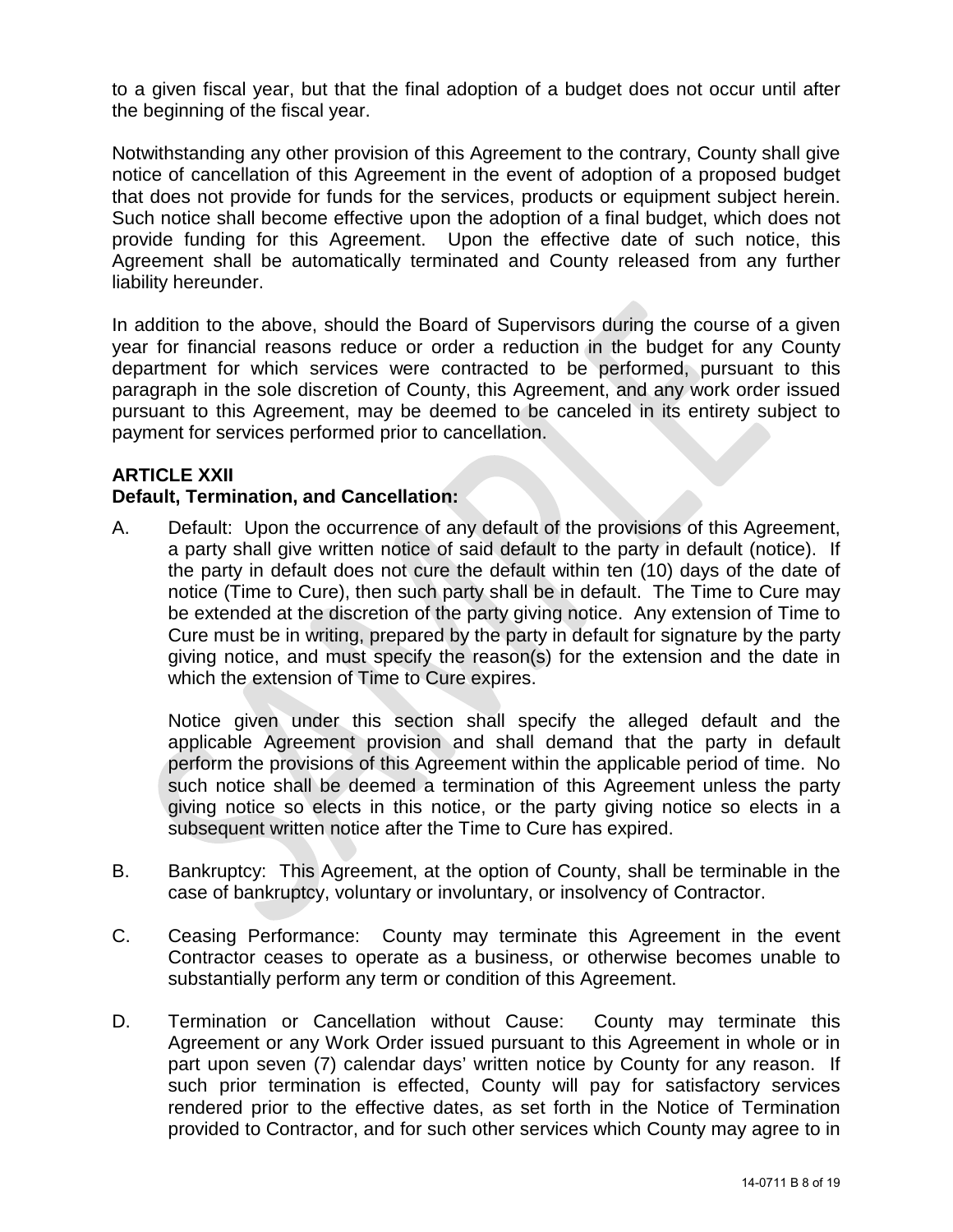writing as necessary for contract resolution. In no event, however, shall County be obligated to pay more than the not-to-exceed amount of the Work Order or the total amount of this Agreement, as applicable. Upon receipt of a Notice of Termination, Contractor shall promptly discontinue all services affected, as of the effective date of termination set forth in such Notice of Termination, unless the Notice directs otherwise. In the event of termination for default, County reserves the right to take over and complete the work by contract or by any other means.

#### **ARTICLE XXIII**

**Notice to Parties:** All notices to be given by the parties hereto shall be in writing and served by depositing same in the United States Post Office, postage prepaid and return receipt requested. Notices to County shall be in duplicate and addressed as follows:

County of El Dorado Community Development Agency Transportation Division 2441 Headington Road Placerville, California 95667

Attn.: Don Spear Deputy Director Maintenance and Operations Unit

To County: The County: The County: The County: The County: The County of The County: The County of The County of The County of The County of The County of The County of The County of The County of The County of The County

County of El Dorado Community Development Agency Administration and Finance Division 2850 Fairlane Court Placerville, California 95667

Attn.: Sherrie Busby Administrative Services Officer Contract Services Unit

or to such other location as County directs.

Notices to Contractor shall be addressed as follows:

**Contractor** 7120 Redwood Boulevard Novato, California 94945

Attn.: Name, Title

or to such other location as Contractor directs.

#### **ARTICLE XXIV**

**Change of Address:** In the event of a change in address for Contractor's principal place of business, Contractor's Agent for Service of Process, or Notices to Contractor; Contractor shall notify County in writing as provided in ARTICLE XXIII, Notice to Parties. Said notice shall become part of this Agreement upon acknowledgment in writing by County's Contract Administrator, and no further amendment of the Agreement shall be necessary provided that such change of address does not conflict with any other provisions of this Agreement.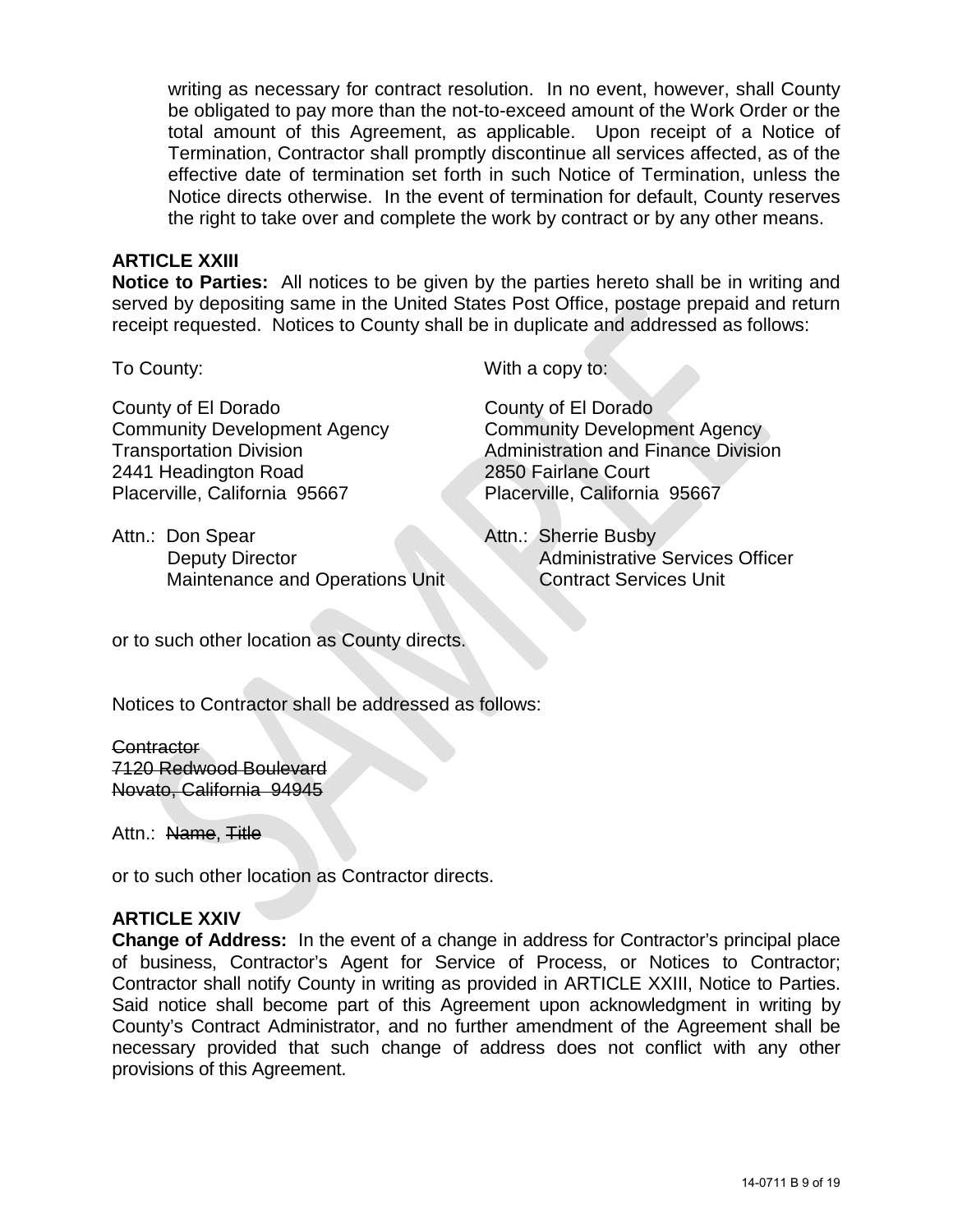#### **ARTICLE XXV**

**Indemnity:** Contractor shall defend, indemnify, and hold County and its officers, agents, employees and representatives harmless against and from any and all claims, suits, losses, damages, and liability for damages of every name, kind, and description, including attorneys' fees and costs incurred, brought for, or on account of, injuries to, or

death of, any person, including but not limited to workers, County employees, and the public, or damage to property, or any economic or consequential losses, which are claimed to, or in any way arise out of, or are connected with Contractor's services, operations or performance hereunder, regardless of the existence or degree of fault or negligence on the part of County, Contractor, subcontractor(s) and employee(s) of any of these, except for the sole, or active negligence of County, its officers, agents, employees and representatives, or as expressly provided by statute. This duty of Contractor to indemnify and save County harmless includes the duties to defend set forth in California Civil Code Section 2778.

#### **ARTICLE XXVI**

**Insurance:** Contractor shall provide proof of a policy of insurance satisfactory to County's Risk Management Division and documentation evidencing that Contractor maintains insurance that meets the following requirements:

- A. Full Workers' Compensation and Employers' Liability Insurance covering all employees of Contractor as required by law in the State of California.
- B. Commercial General Liability Insurance of not less than \$1,000,000 combined single limit per occurrence for bodily injury and property damage, including but not limited to endorsements for the following coverage: premises, personal injury, operations, products and completed operations, blanket contractual, and independent contractors' liability and a \$2,000,000 aggregate limit.
- C. Automobile Liability Insurance of not less than \$1,000,000 is required in the event motor vehicles are used by Contractor in performance of the Agreement.
- D. In the event Contractor is a licensed professional and is performing professional services under this Agreement, Professional Liability Insurance is required with a limit of liability of not less than \$1,000,000.
- E. Contractor shall furnish a certificate of insurance satisfactory to County's Risk Management Division as evidence that the insurance required above is being maintained.
- F. The insurance will be issued by an insurance company acceptable to County's Risk Management Division, or be provided through partial or total self-insurance likewise acceptable to the Risk Management Division.
- G. Contractor agrees that the insurance required herein shall be in effect at all times during the term of this Agreement, inclusive of the guarantee/warranty period specified hereinbelow. In the event said insurance coverage expires at any time or times during the term of this Agreement, Contractor shall immediately provide a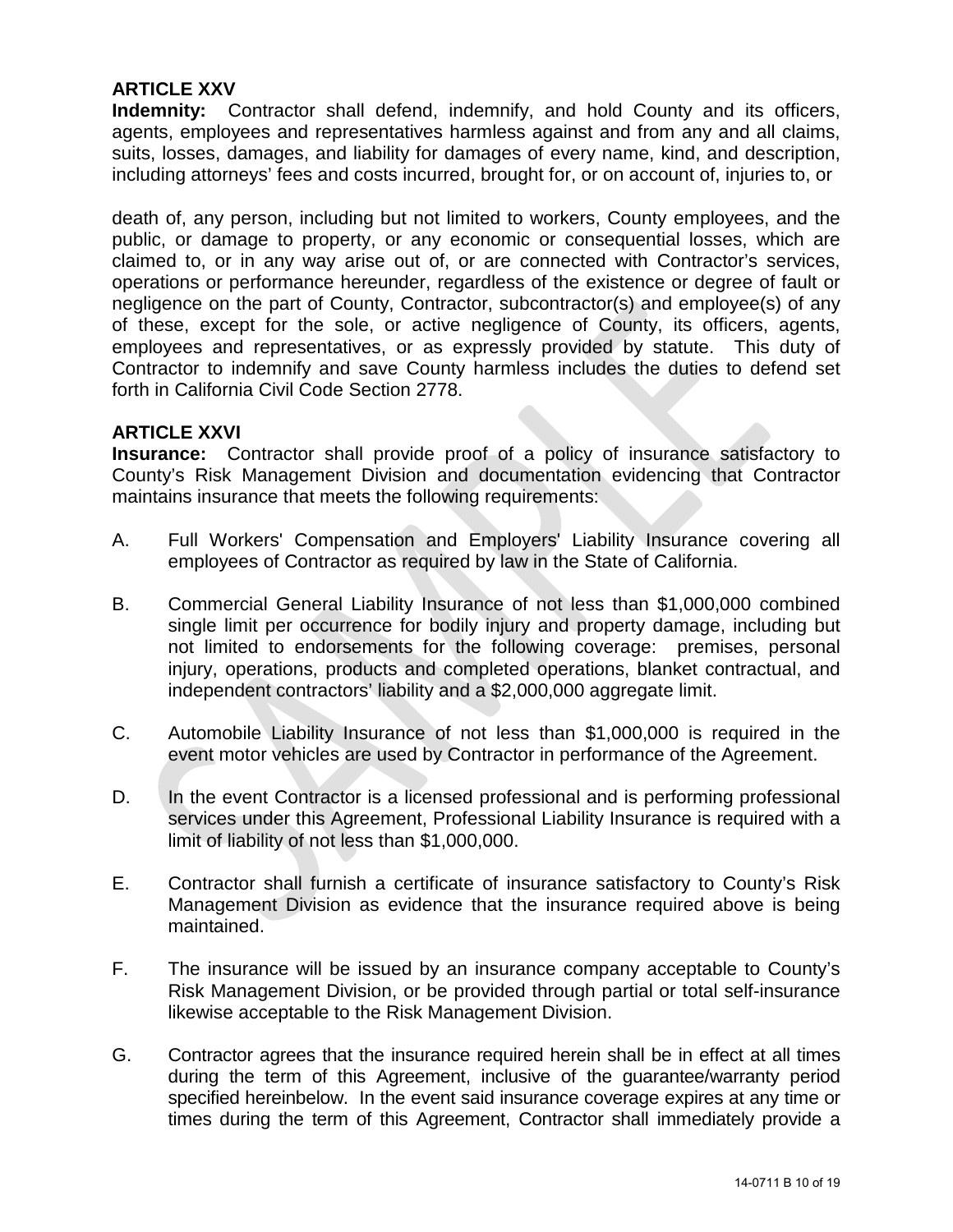new certificate of insurance as evidence of the required insurance coverage. In the event Contractor fails to keep in effect at all times insurance coverage as herein provided, County may, in addition to any other remedies it may have, terminate this Agreement upon the occurrence of such event. New certificates of insurance are subject to the approval of County's Risk Management Division, and Contractor agrees that no work or services shall be performed prior to the giving of such approval.

- H. The certificate of insurance must include the following provisions stating that:
	- 1. The insurer will not cancel the insured's coverage without prior written notice to County; and
	- 2. The County of El Dorado, its officers, officials, employees and volunteers are included as additional insured, on an additional insured endorsement, but only insofar as the operations under this Agreement are concerned. This provision shall apply to the general liability policy.
- I. Contractor's insurance coverage shall be primary insurance as respects County, its officers, officials, employees and volunteers. Any insurance or self-insurance maintained by County, its officers, officials, employees, or volunteers shall be in excess of Contractor's insurance and shall not contribute with it.
- J. Any deductibles or self-insured retentions must be declared to, and approved, by County. At the option of County, either: The insurer shall reduce or eliminate such deductibles or self-insured retentions as respects County, its officers, officials, employees, and volunteers; or Contractor shall procure a bond guaranteeing payment of losses and related investigations, claim administration, and defense expenses.
- K. Any failure to comply with the reporting provisions of the policies shall not affect coverage provided to County, its officers, officials, employees or volunteers.
- L. The insurance companies shall have no recourse against the County of El Dorado, its officers and employees or any of them for payment of any premiums or assessments under any policy issued by any insurance company.
- M. Contractor's obligations shall not be limited by the foregoing insurance requirements and shall survive the expiration of this Agreement.
- N. In the event Contractor cannot provide an occurrence policy, Contractor shall provide insurance covering claims made as a result of performance of this Agreement for not less than three (3) years following completion of performance of this Agreement.
- O. The certificate of insurance shall meet such additional standards as may be determined by the contracting County department, either independently or in consultation with County's Risk Management Division as essential for protection of County.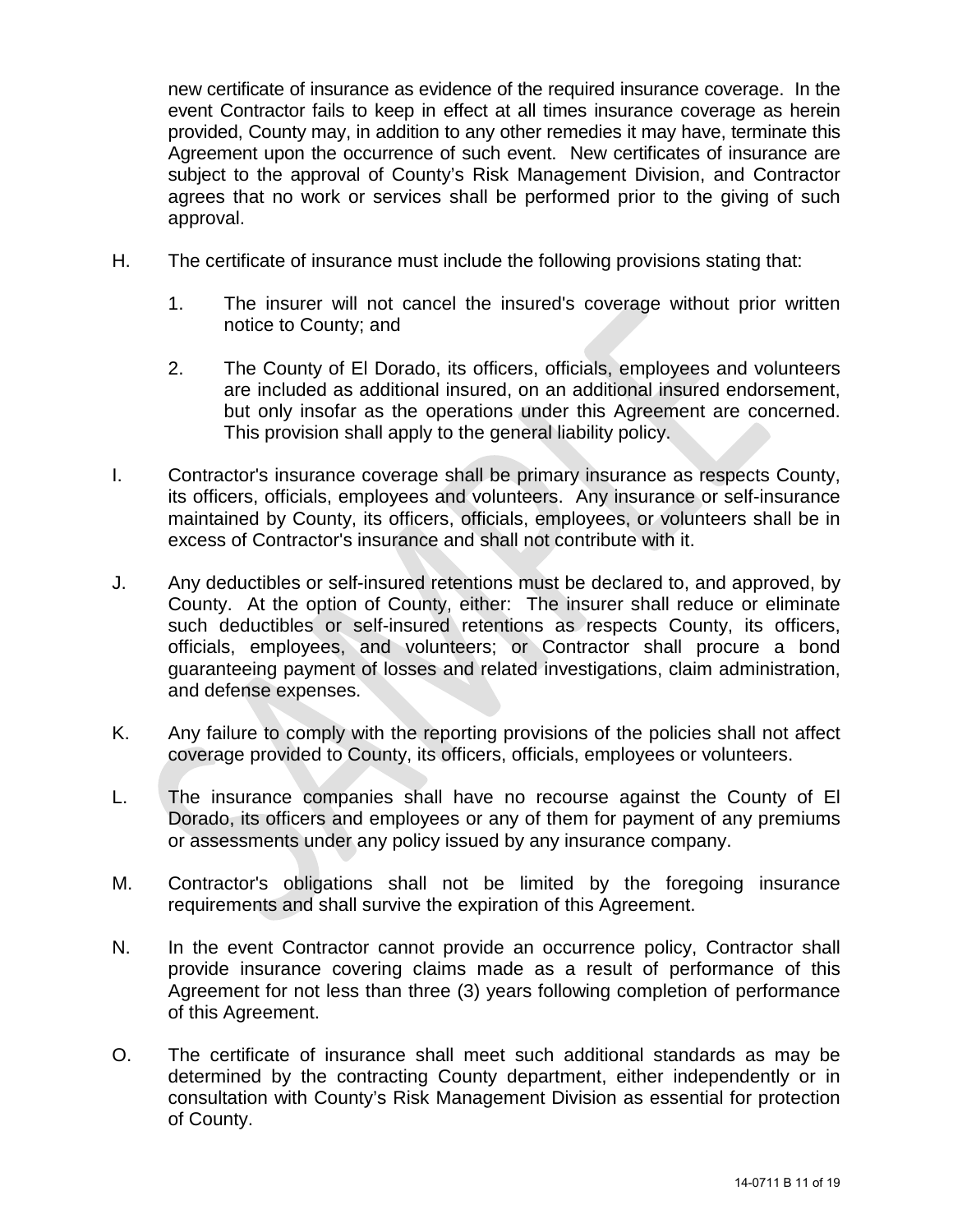#### **ARTICLE XXVII**

**Licenses:** Contractor warrants and represents that it holds a valid California license pursuant to the Contractors' State License Law (Business and Professions Code Sections 7000, et seq.), that its license is in good standing and that it possesses a Class A General Engineering Contractor License as required by the categories and types of work to be performed under this Agreement. Copies of Contractor's State Contractors' license(s) must be provided with this Agreement.

#### **ARTICLE XXVIII**

**Business License:** County's Business License Ordinance provides that it is unlawful for any person to furnish supplies or services, or transact any kind of business in the unincorporated territory of El Dorado County without possessing a County business license unless exempt under County Ordinance Code Section 5.08.070. Contractor warrants and represents that it shall comply with all of the requirements of County's Business License Ordinance, where applicable, prior to beginning work under this Agreement and at all times during the term of this Agreement.

#### **ARTICLE XXIX**

**Environmental and Toxic Warranty:** Contractor warrants that its operations concerning the services and materials provided under this Agreement are not and will not be in violation of any applicable environmental federal, state, or local statute, law, or regulation dealing with hazardous materials substances or toxic substances.

#### **ARTICLE XXX Guarantees:**

- A. Contractor shall guarantee all materials, parts and equipment furnished and work performed for a period of one (1) year. Contractor warrants and guarantees for a period of one (1) year from the date of invoice that the work is free from all defects due to faulty materials or workmanship and Contractor shall promptly make such corrections as may be necessary, including repairs of any damage to other parts of the work resulting from such defects. County will give notice of observed defects with reasonable promptness. In the event that Contractor should fail to make such repairs, adjustments or other work that may be made necessary by such defects, County may do so and charge Contractor the cost thereby incurred.
- B. If a guaranty exceeding one (1) year is provided by the supplier or manufacturer of any parts or equipment used in the performance of services under this Agreement, then the guarantee for such materials shall be extended for such term. Contractor expressly agrees to act as co-guarantor of such parts, equipment and materials, and Contractor shall supply County with all warranty and guaranty documents relative to parts, equipment and materials incorporated in the services provided and guaranteed by its suppliers or manufacturers.
- C. Contractor warrants to County that materials, parts and equipment furnished under this Agreement will be of good quality and new, unless otherwise required or permitted by the Agreement, that the work performed will be free from defects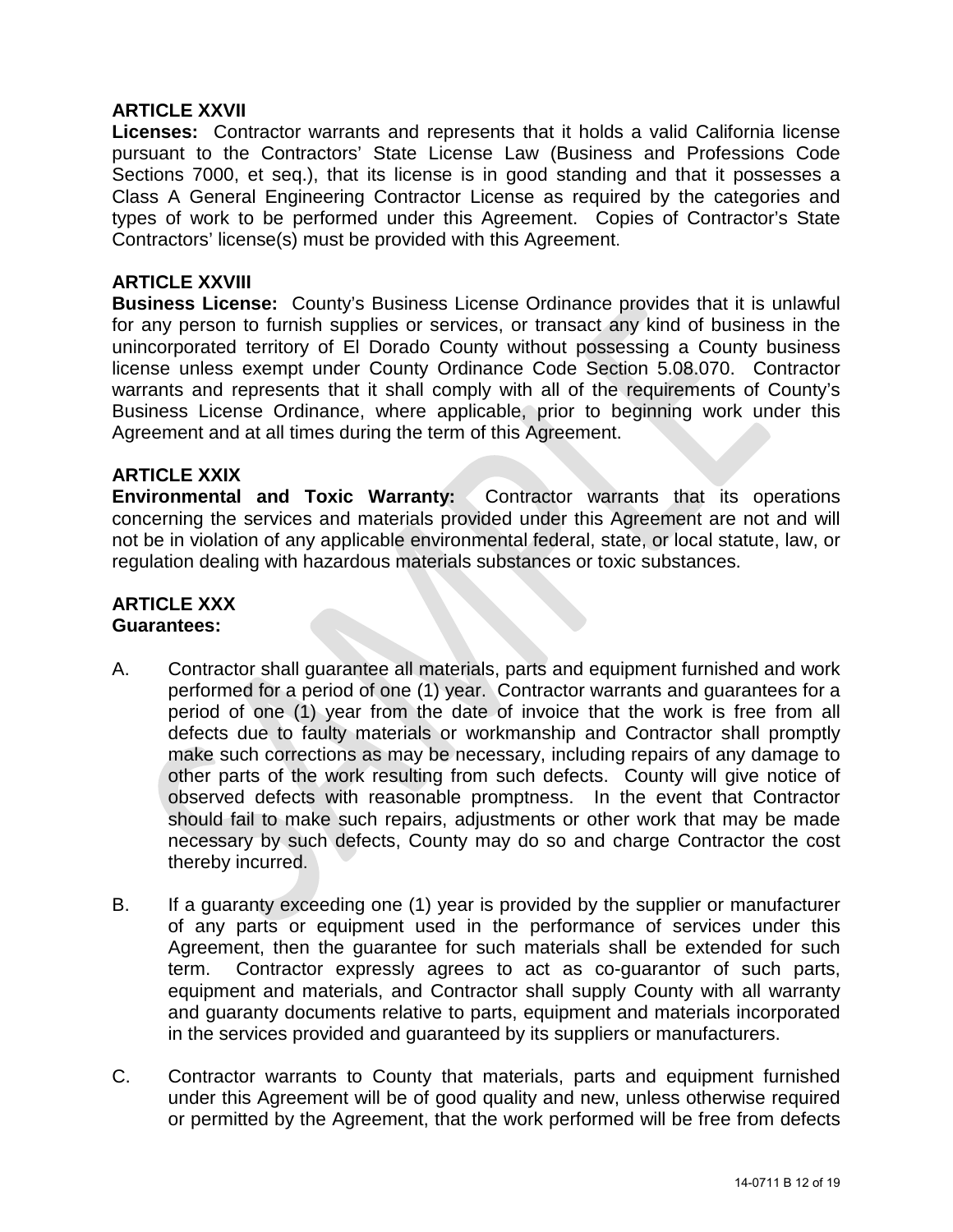or flaws and is of the highest quality of workmanship and that the services provided will conform with the requirements of the Agreement. Work not conforming to these requirements, including substitutions not properly approved and authorized, shall be considered defective.

#### **ARTICLE XXXI**

**Interest of Public Official:** No official or employee of County who exercises any functions or responsibilities in review or approval of services to be provided by Contractor under this Agreement shall participate in or attempt to influence any decision relating to this Agreement which affects personal interest or the interest of any corporation, partnership, or association in which he/she is directly or indirectly interested; nor shall any such official or employee of County have any interest, direct or indirect, in this Agreement or the proceeds thereof.

#### **ARTICLE XXXII**

**Interest of Contractor:** Contractor covenants that Contractor presently has no personal interest or financial interest, and shall not acquire same in any manner or degree, in either: 1) any other contract connected with or directly affected by the services to be performed by this Agreement; or, 2) any other entities connected with or directly affected by the services to be performed by this Agreement. Contractor further covenants that in the performance of this Agreement no person having any such interest shall be employed by Contractor.

#### **ARTICLE XXXIII**

**California Residency (Form 590):** All independent contractors providing services to County must file a State of California Form 590, certifying their California residency or, in the case of a limited liability company or corporation, certifying that they have a permanent place of business in California. Contractor will be required to submit a Form 590 prior to execution of this Agreement, or County shall withhold seven (7) percent of each payment made to Contractor during the term of this Agreement. This requirement applies to any agreement/contract exceeding \$1,500.

#### **ARTICLE XXXIV**

**County Payee Data Record Form:** All independent contractors or corporations providing services to County who do not have a Department of the Treasury Internal Revenue Service Form W-9 (Form W-9) on file with County must file a County Payee Data Record Form with County.

#### **ARTICLE XXXV**

**Resolution of Claims:** Contractor's attention is invited to Public Contract Code Sections 20104, et seq., for resolution of construction claims, and specifically Section 20104.2. Claims pertaining to this Agreement shall be governed by the provisions of those sections.

#### **ARTICLE XXXVI**

**California Forum and Law:** Any dispute resolution action arising out of this Agreement, including, but not limited to, litigation, mediation, or arbitration, shall be brought in El Dorado County, California, and shall be resolved in accordance with the laws of the State of California.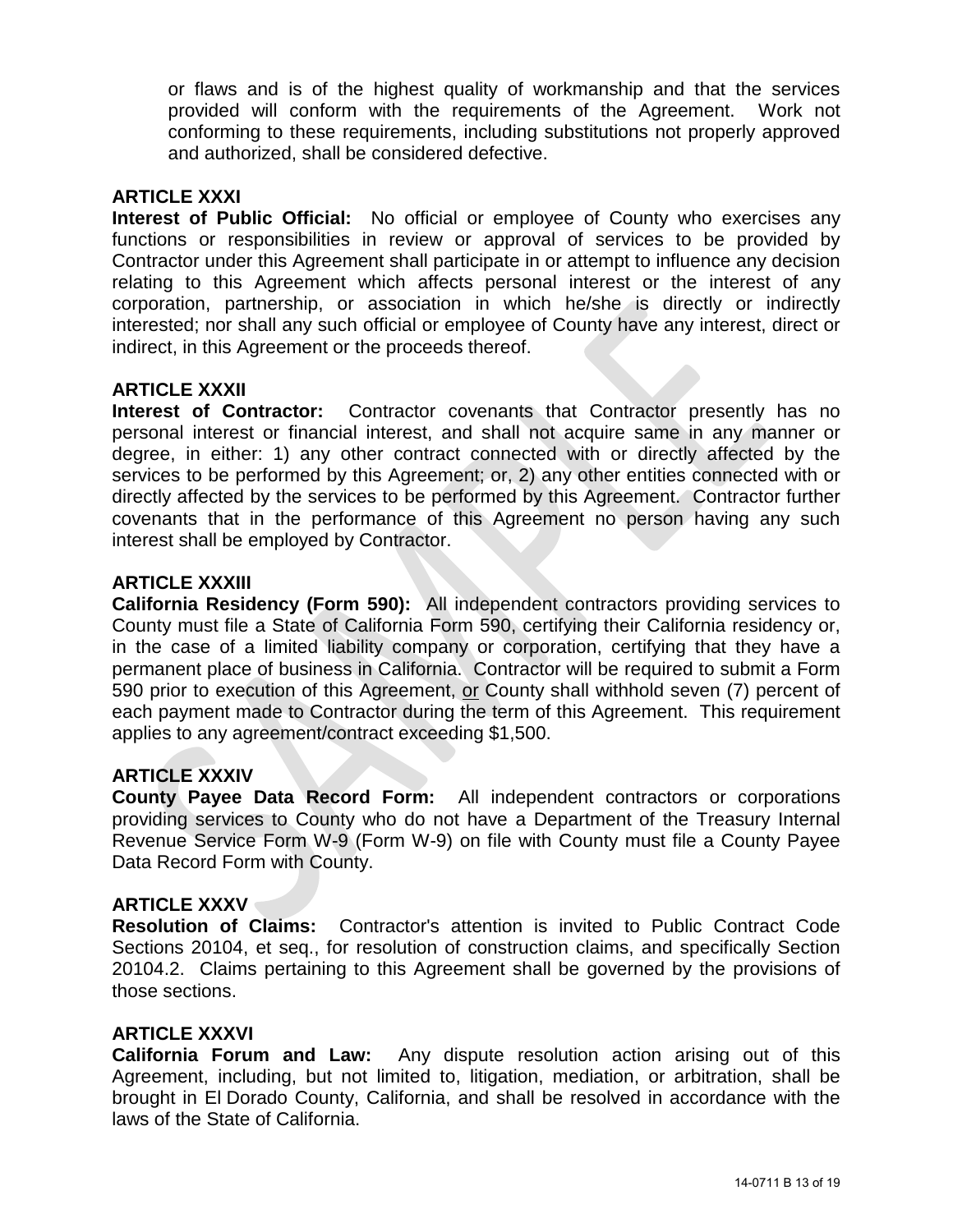#### **ARTICLE XXXVII**

**Contract Administrator:** The County Officer or employee with responsibility for administering this Agreement is Don Spear, Deputy Director, Maintenance and Operations Unit, Transportation Division, Community Development Agency, or successor.

#### **ARTICLE XXXVIII**

**Authorized Signatures:** The parties to this Agreement represent that the undersigned individuals executing this Agreement on their respective behalf are fully authorized to do so by law or other appropriate instrument and to bind upon said parties the obligations set forth herein.

#### **ARTICLE XXXIX**

**Partial Invalidity:** If any provision of the Agreement is held by a court of competent jurisdiction to be invalid, void, or unenforceable, the remaining provisions will continue in full force and effect without being impaired or invalidated in any way.

#### **ARTICLE XL**

**No Third Party Beneficiaries:** Nothing in this Agreement is intended, nor will be deemed, to confer rights or remedies upon any person or legal entity not a party to this Agreement.

#### **ARTICLE XLI**

**Counterparts:** This Agreement may be executed in one or more counterparts, each of which shall be an original and all of which together shall constitute one and the same instrument.

#### **ARTICLE XLII**

**Entire Agreement:** This document and the documents referred to herein or exhibits hereto are the entire Agreement between the parties, and they incorporate or supersede all prior written or oral agreements or understandings.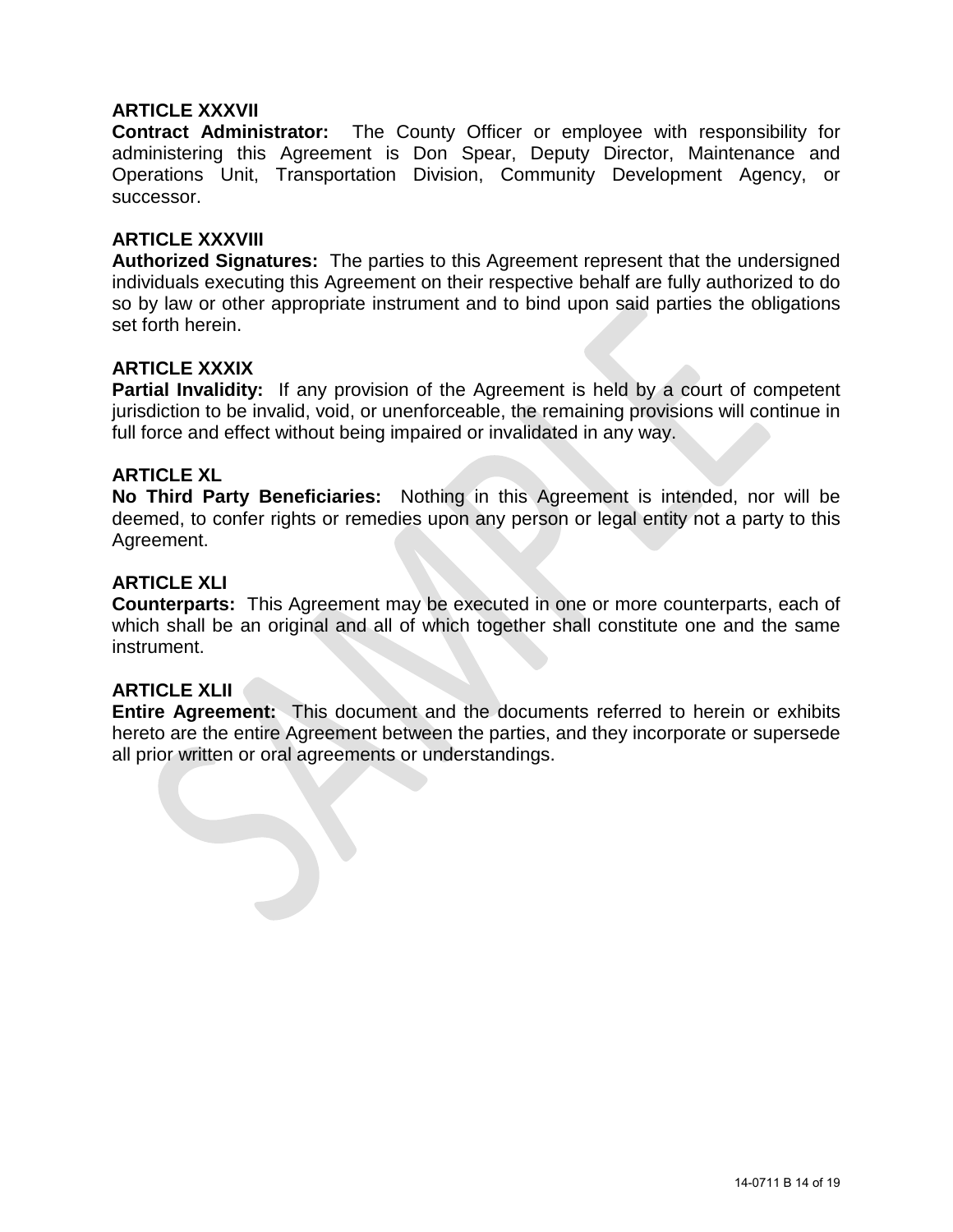# **Requesting Contract Administrator Concurrence:**

| By: $_{-}$<br><u> 1980 - Johann Barn, mars an t-Amerikaansk politiker (</u>                                                                     |        |  |
|-------------------------------------------------------------------------------------------------------------------------------------------------|--------|--|
| Don Spear<br><b>Deputy Director</b><br>Maintenance and Operations Unit<br><b>Transportation Division</b><br><b>Community Development Agency</b> |        |  |
| <b>Requesting Division Concurrence:</b>                                                                                                         |        |  |
|                                                                                                                                                 |        |  |
| By: Bard R. Lower<br><b>Transportation Division Director</b><br><b>Community Development Agency</b>                                             | Dated: |  |
|                                                                                                                                                 |        |  |
| <b>Requesting Department Concurrence:</b>                                                                                                       |        |  |
|                                                                                                                                                 |        |  |
| By: $_{-}$<br>Steven M. Pedretti, Director<br><b>Community Development Agency</b>                                                               |        |  |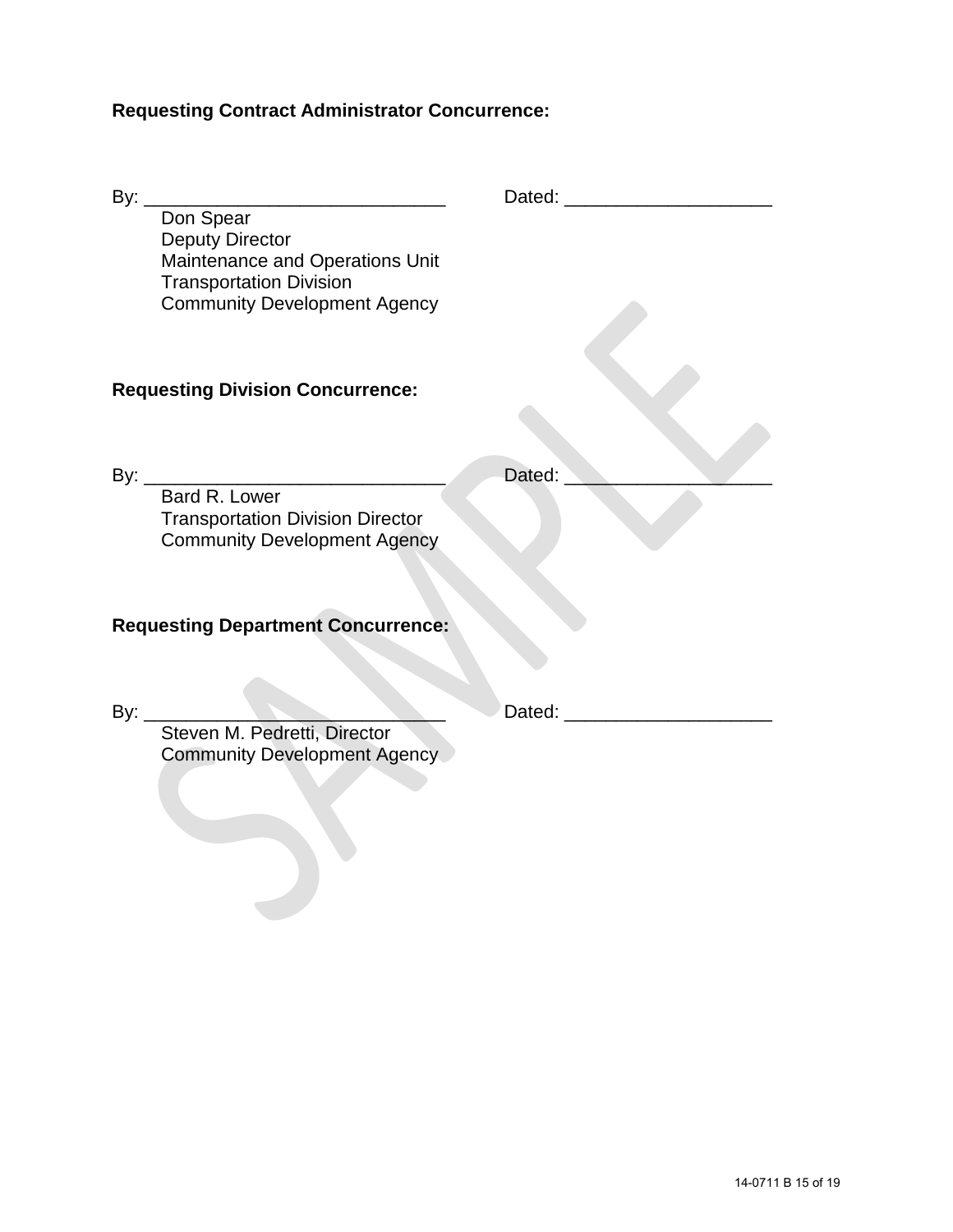**IN WITNESS WHEREOF**, the parties hereto have executed this Agreement on the dates indicated below.

|                                                                   | Dated: <b>National Property</b> |  |
|-------------------------------------------------------------------|---------------------------------|--|
| <b>Board of Supervisors</b><br>"County"                           |                                 |  |
| Attest:<br>James S. Mitrisin<br>Clerk of the Board of Supervisors |                                 |  |
| By: Deputy Clerk                                                  | Dated:                          |  |
| -- CONTRACTOR NAME--                                              |                                 |  |
| By: $\_$<br><b>Name</b><br><b>Title</b><br>"Contractor"           |                                 |  |
| By: $\qquad \qquad$<br><b>Name</b><br><b>Corporate Secretary</b>  |                                 |  |

# **- - C O U N T Y O F E L D O R A D O - -**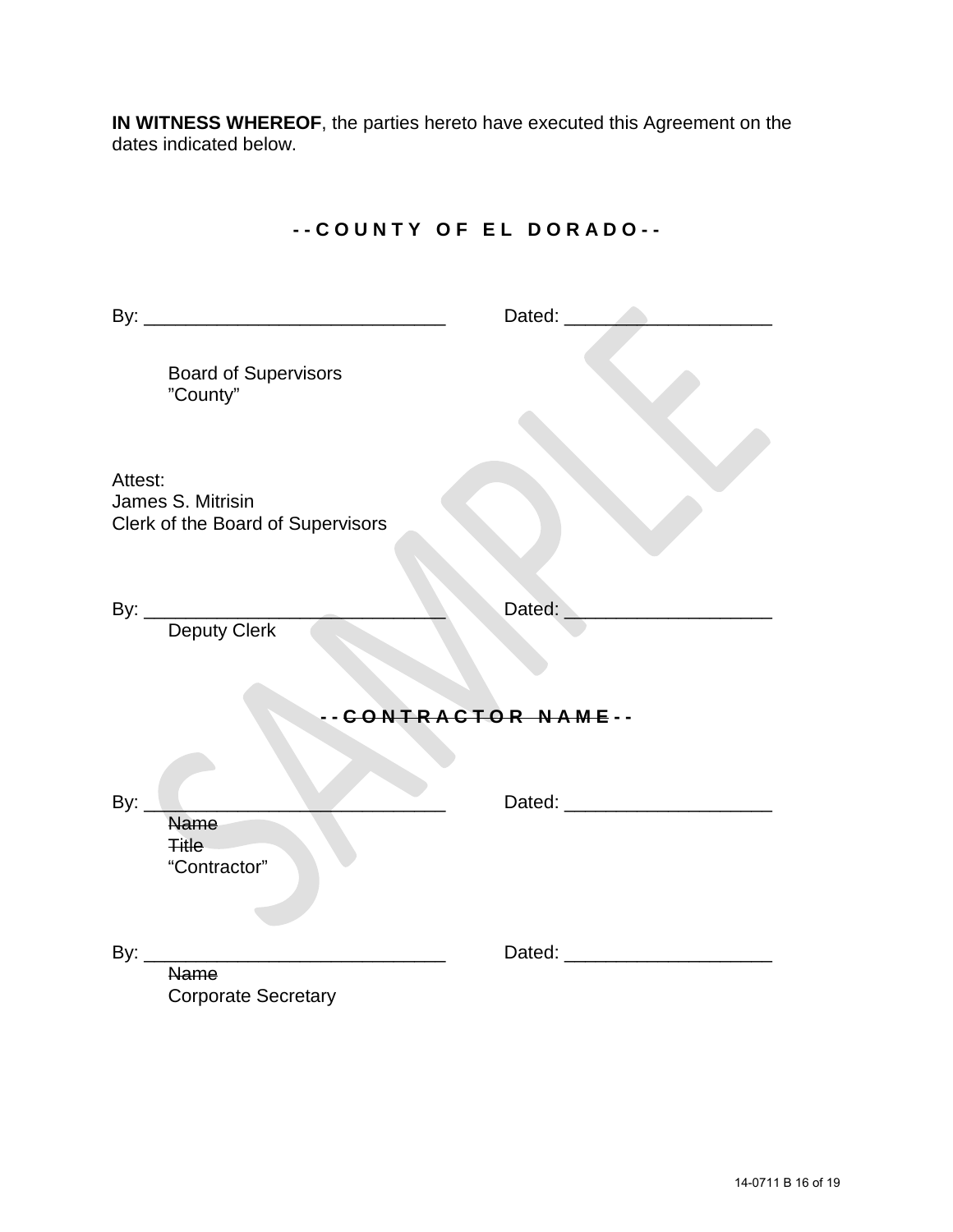# **Sample Agreement**

# **Exhibit A**

# **Rate Schedule**

| <b>ITEM DESCRIPTION</b>              | <b>PRICE</b>           |  |
|--------------------------------------|------------------------|--|
| Type II / Latex Modified Slurry Seal | S0.<br>per square foot |  |
| <b>Option - Post Sweeping</b>        | per occurrence         |  |

Special Conditions/Exclusions:

- 1) Price includes Latex Modified Slurry Seal and Type II Aggregate mix and application methods in accordance with the State of California Standard Specifications, 2010, Section 37-3.01D(4)(b).
- 2) This Agreement includes one move-in per Work Order. Additional move-ins will be charged at \$\_\_\_\_\_\_ each.
- 3) Traffic control is included in this Agreement.
- 4) Public notification, including the distribution and posting of door hangers on all roadways and side streets, as shown in Exhibit B, Notification is included in this Agreement.
- 5) Striping installation is excluded from this Agreement.

Rates for additional services may be quoted upon request.

In accordance with ARTICLE III, Compensation for Services, upon written approval from County's Contract Administrator, the price per square foot for the Type II / Latex Modified Slurry Seal may be adjusted once annually by May 1<sup>st</sup> of each year. The rate adjustment shall be in accordance with the 2010 (or most current) Caltrans Standard Specifications, Section 9-1.07B, and the California Statewide Crude Oil Price Index.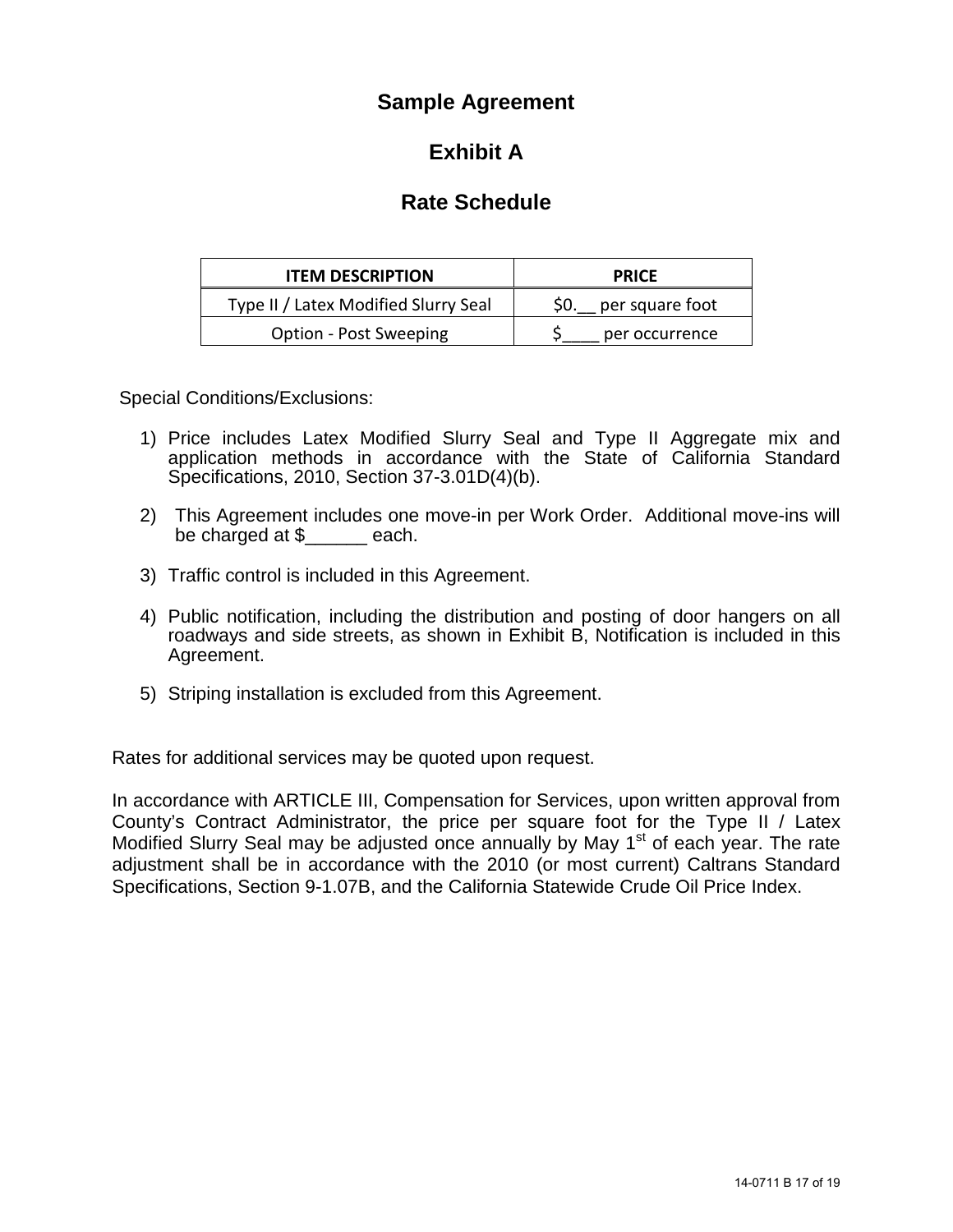# **NOTICE**

# **REET SEALING**

# **No Parking 7 AM to 5 PM**

MON TUE WED THUR FRI

The \_\_\_\_\_\_\_\_\_\_\_ of this month, Slurry Seal will be placed on your street.

We're sorry for any inconvenience this may cause you. Please park and drive on adjacent streets not posted **NO PARKING.** Any vehicles parked within the posted areas during the **NO PARKING** times may be towed at owners' expense.

Your street will be **CLOSED** unless flaggers are present to control traffic. Please avoid driving, bicycle riding or walking on sealed streets until new surface dries. Under normal weather conditions, your street will be re-opened within 3 to 4 hours after sealing is complete. Only **EMERGENCY VEHICLES** will be allowed through at any time.

Please do not permit water to run in gutters during this period.

Weather considerations or equipment breakdowns may cause schedule changes. If your street is not completed due to any reason, you will be notified again as to the new date.